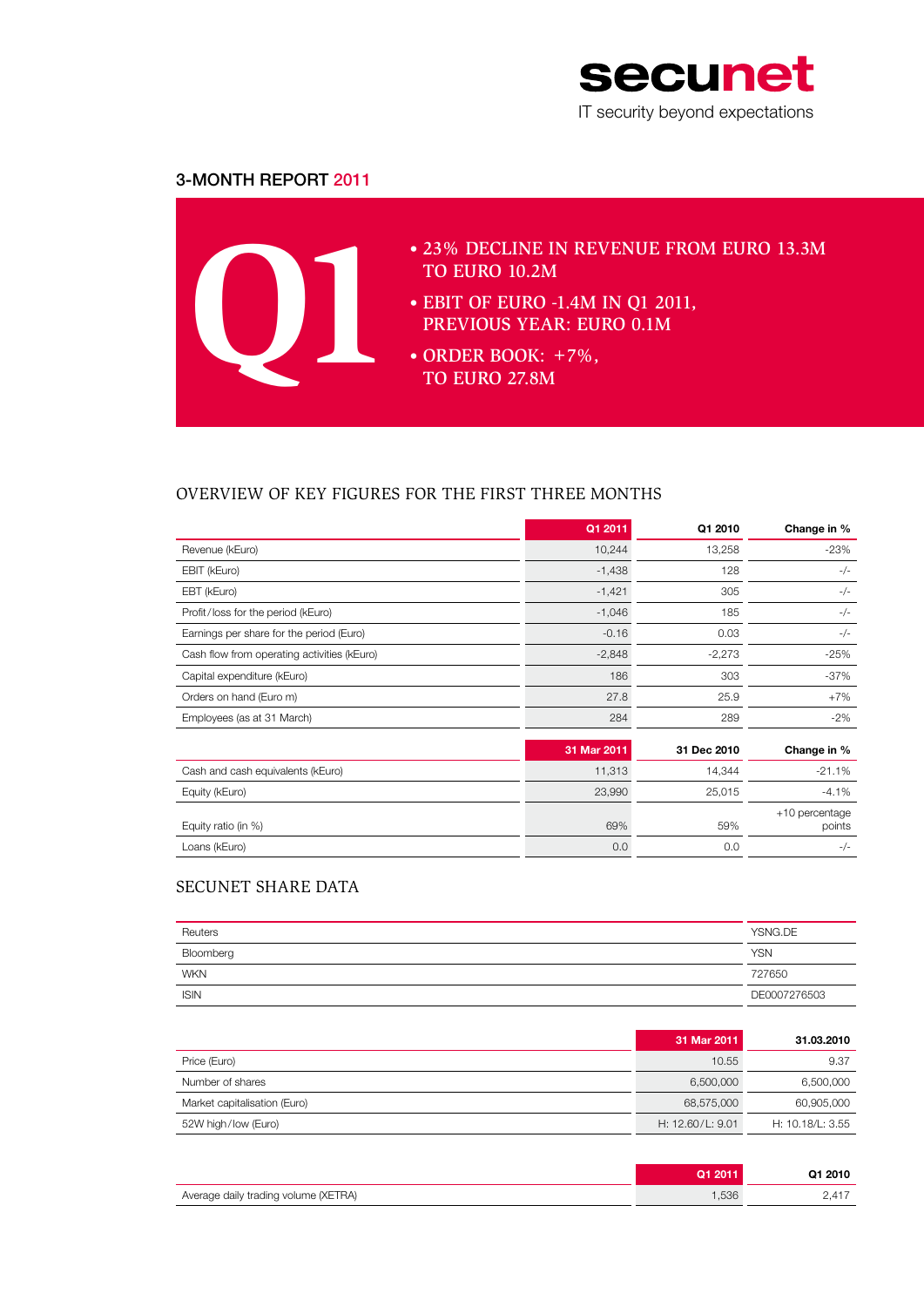# Interim management report for the first quarter of 2011

### Revenue performance

In the first quarter of 2011, the revenues of the secunet Group fell versus the first quarter of 2010 from Euro 13.3m to Euro 10.2m. a drop of 23% or Euro 3.1m.

This decline in revenue was primarily attributable to the continued postponement of major orders. secunet's business is dependent on the receipt of large orders, the timing of which cannot be forecast precisely. This leads to a certain volatility in business performance. The impact of this can be clearly seen in the revenue performance of the *High Security* business unit, which supplies among others the German army with its *SINA* product line. That business unit saw a decrease in revenues from Euro 7.2m in the first quarter of 2010 to Euro 4.6m in the first quarter of 2011.

## Results of operations

Other operating income generated by the secunet Group fell from Euro 0.9m during the first three months of 2010 to Euro 0.4m during the same period of the current year. This is due to a decrease in income from the reversal of provisions.

Changes in the individual expense items are as follows:

The cost of materials fell significantly by 53 %, or Euro 3.0m, from Euro 5.6m in the first quarter of 2010 to Euro 2.6m in the first quarter of 2011. The cause of this was the reduction in *SINA* sales, and the associated decrease in demand for the relevant hardware components.

Personnel expenses rose by 5% from Euro 5.7m to Euro 6.0m, essentially as a result of increased additions to provisions. Depreciation and amortisation remained virtually unchanged at Euro 0.2m.

Other operating expenses increased from Euro 2.5m in the first quarter of 2010 to Euro 3.2m in the first quarter of 2011. The Euro 0.8m increase is primarily attributable to higher expenses for external support services.

In the period from January to March 2011, the secunet Group's expenses declined overall from Euro 14.0m in the previous year to Euro 12.1m: a decrease of Euro 1.9m or 14%.

As a result, earnings before interest and taxes (EBIT) fell from Euro 0.1m in the first quarter of the previous year to Euro -1.4m in the current year. At the same time, the financial result declined from Euro 0.2m to Euro 0.02m. Accordingly, earnings before tax (EBT) fell from Euro 0.3m in the period from January to March 2010 to Euro -1.4m in the current quarter. The creation of deferred taxes resulted in a tax benefit of Euro 0.4m in the current quarter compared with a tax charge of Euro 0.1m in the first quarter of 2010. The result for the first quarter of 2011 was therefore Euro -1.0m, compared with Euro 0.2m in the previous year, resulting in earnings per share of Euro -0.16 compared with Euro 0.03 in the first quarter of 2010.

#### Segment reporting

secunet in Germany is divided into two business divisions, each focusing on specific target groups. The *Public Sector* division caters to the needs of authorities and other *public sector* consumers as well as international organisations. The division generated 76% of revenue of the secunet Group in the first quarter of 2011, compared with 85% in the same period last year. The *Private Sector* division thus contributed 24% of Group revenue in the first quarter of 2011 (previous year: 15%). The *Private Sector* division focuses on the IT security needs of companies in private industry.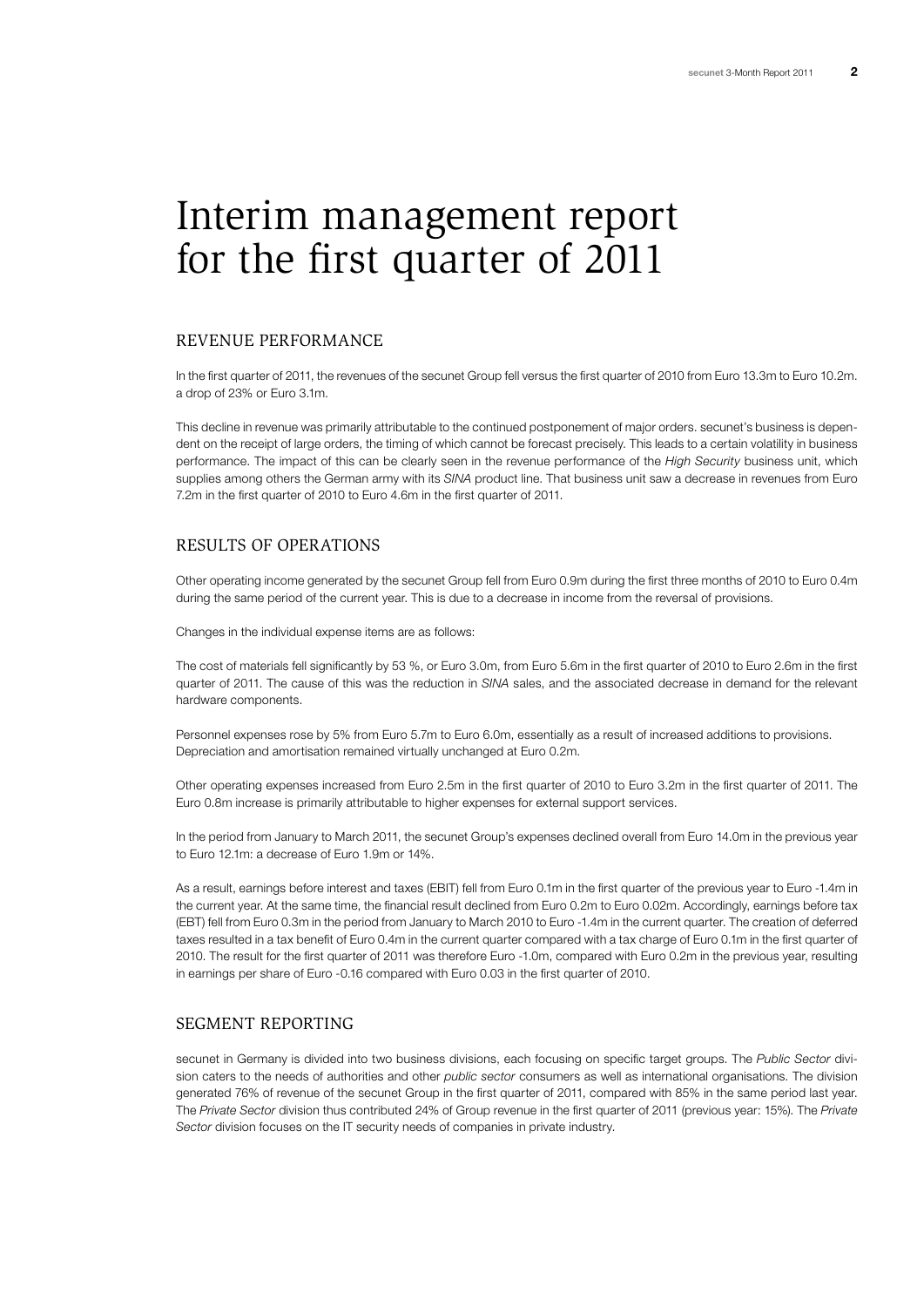The *Public Sector* division comprises the *High Security* and *Government* business units. The former, which supplies authorities, the armed forces and international organisations with the *SINA* product line, contributed 45% of Group revenue, or Euro 4.6m. In the first quarter of 2011, revenues in the *High Security* business unit fell versus the previous year from Euro 7.2m to Euro 4.6m, primarily due to the postponement of orders by the German army, one of its major customers. As a result of sharp decline in hardware business, EBIT contribution from this business unit in the first quarter of 2011 was Euro -1.2m, versus Euro 0.1m in the period January to March 2010.

The *Government* business unit focuses on IT security solutions that meet the special IT security needs of the federal authorities as well as those of state and municipal administrative authorities. In the first quarter of 2011, the *Government* business unit generated revenues of Euro 3.2m, a 22% decline versus Euro 4.1m in the previous year. As in the *High Security* business unit, the cause for this was a periodic decline in hardware revenues. The contribution to EBIT made by the *Government* business unit rose by kEuro 50, from kEuro 0.1m to Euro 0.2m.

The Private Sector division comprises the *Business Security* and *Automotive Security* business units. In the first quarter of 2011, *Business Security* generated revenues of Euro 1.9m, compared to Euro 1.7m in the same period of 2010. The 14% increase is attributable to improved economic conditions, resulting in a greater tendency by companies to invest in IT security. This only slight improvement in revenue failed to have an impact on results, and the EBIT contribution of Euro -0.2m from the *Business Security* business unit in the first quarter of 2011 was virtually unchanged from the previous year level.

"Other segments" made a negative contribution of Euro -0.4m to Group EBIT in the first quarter of 2011 (previous year: Euro -0.1m).

### Assets and financial position

As at 31 March 2011, four items on the balance sheet of secunet Security Networks AG showed a significant change versus the 31 December 2010 reporting date. First, trade receivables and payables, which were high at the end of the 2010 following a strong fourth quarter, fell sharply in the first quarter of 2011. The second significant change was in provisions, the value of which fell due to payment of variable salary components. Influenced by this, cash and cash equivalents declined by Euro 3.0m, from Euro 14.3m at the end of 2010 to Euro 11.3m as at 31 March 2011. There were no significant changes in the other balance sheet items of secunet Security Networks AG.

secunet has not taken out any loans and therefore has a debt/equity ratio of 0%.

Cash flow from operating activities was Euro -2.8m in the period from January to March 2011, compared with Euro -2.3m a year earlier. The difference compared with the previous year can be explained by the drop in earnings (Euro -1.7m), decreased utilisation of provisions (Euro +1.2m), lower payment of payables (Euro +2.1m), lower incoming payments from receivables (Euro -1.4m) as well as an increase in taxes paid (Euro -0.9m).

## Capital expenditure

secunet invests mainly in the procurement of new and replacement hardware, software and other business equipment. Capital expenditure in the first quarter of 2011 amounted to Euro 0.2m, compared with Euro 0.3m in the first quarter of 2010. The volume of capital expenditure was thus virtually unchanged and in line with the year as a whole.

#### **EMPLOYEES**

As at 31 March 2011, the number of secunet Group employees totalled 284, a fall of 2% or five employees fewer compared with the same reporting date in 2010. The decline mainly related to employees of the now-closed Czech subsidiary, secunet s.r.o. Headcount at secunet Security Networks AG in Germany did not change between the two reporting dates.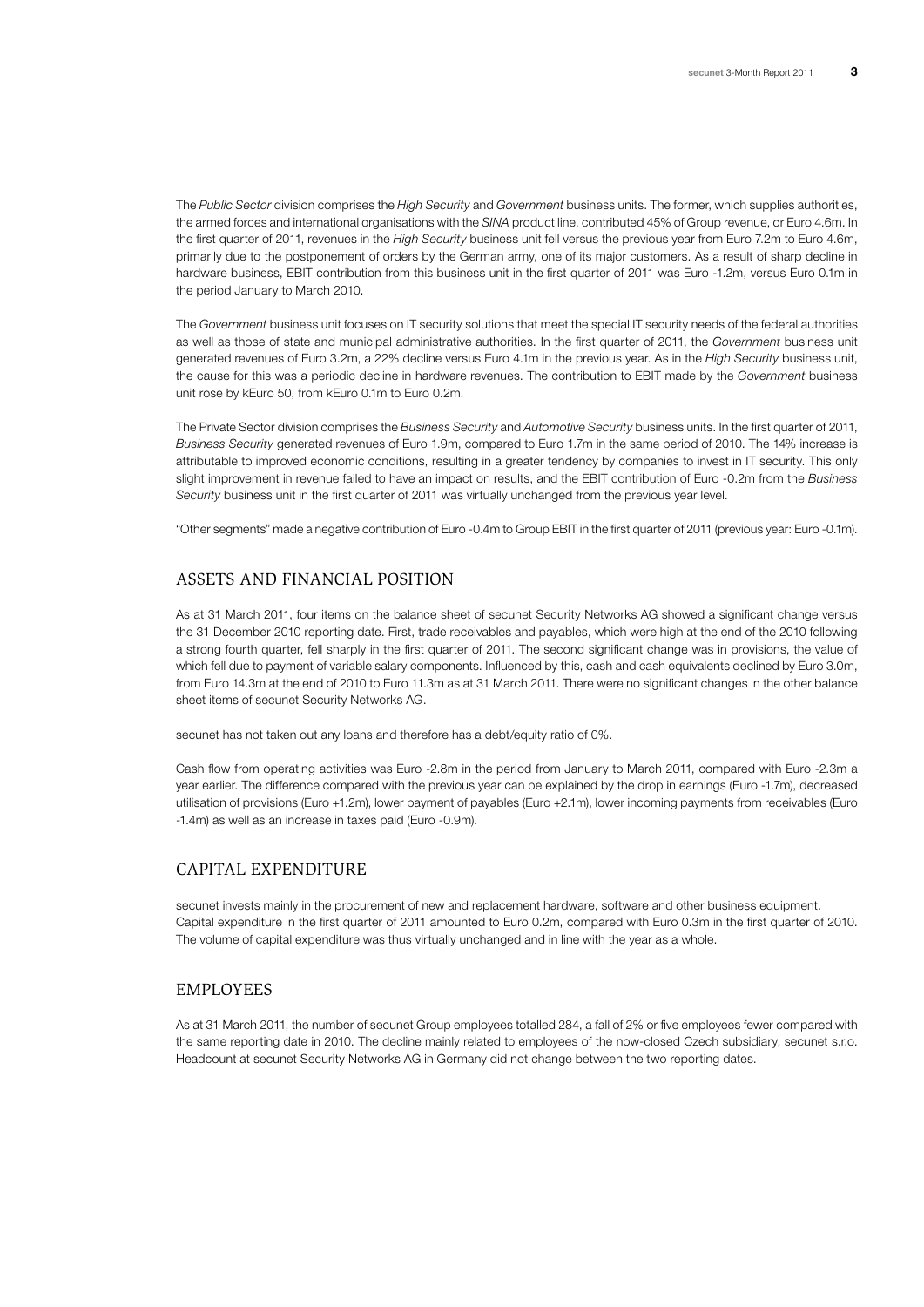## Order book

Order volume at secunet Security Networks AG amounted to Euro 27.8m as at 31 March 2011, or 7 % more than the previous year (Euro 25.9m).

# OUTLOOK

The short- to medium-term future of secunet Security Networks AG will be largely shaped by the following factors:

The current economic upswing is having a positive impact on the size of companies' IT budgets. Whether this will also result in companies investing more in IT security will hinge largely on their awareness and recognition of the potential threat and damage posed by loss of information and data. Public debate on cyber security and similar issues will certainly be a driving factor here.

The positive economic trend is also leading to an improvement in *public sector* budgets. Accordingly, procurement volumes for IT security solutions from secunet by the authorities and other state institutions should remain at a high and stable level. At the same time, the debate on long-term budget consolidation will have a dampening effect. Here, too, the unchanged threatening situation will push up demand.

The business of secunet Security Networks AG is mainly shaped by large orders, which is also resulting in the current fluctuations in order intake and in the business performance of secunet Security Networks AG.

The Board of Directors of secunet Security Networks AG has integrated these factors into its strategy. To ensure sustained and stable revenue performance, secunet is seeking among other things to generate more revenue from products.

As the result of a systematic, multi-year development process tailored to secunet's core competences, the Group's product line is being expanded and supplemented to include components for hardware-based encryption. These hardware components were intended to have been deployed last year in major projects. However, the projects have been postponed several times. At the same time, secunet has been commissioned to adapt the product to meet new customer requirements. These requirements are currently being implemented. First deliveries are already planned for autumn 2011.

These projects will play a key role in achieving the forecasted business results for 2011. At the time this report is being drawn up, if the projects are successfully implemented, the Management Board expects revenues for 2011 to be slightly below the prior-year level and earnings before interest and taxes (EBIT) to be on a par with the prior-year level.

**Forward-looking statements**

This 3-month report contains statements regarding the future performance of secunet Security Networks AG and economic and political developments. These statements are opinions that we have<br>formed based on the information c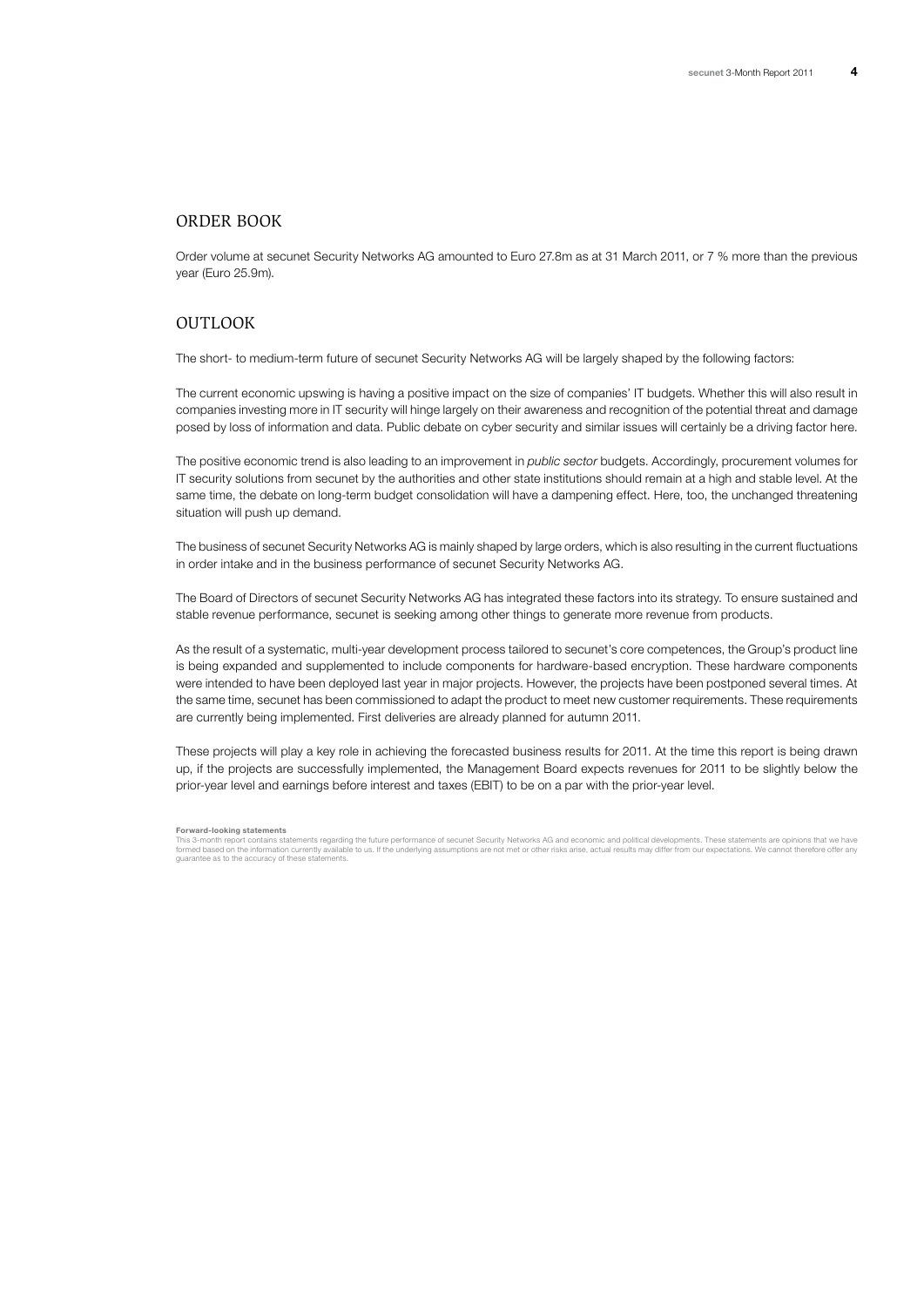# Summary interim report for the first quarter of 2011

Consolidated Balance Sheet of secunet Security Networks AG (IFRS) as at 31 March 2011

| <b>Assets</b>                         |               |               |
|---------------------------------------|---------------|---------------|
| in Euro                               | 31 Mar 2011   | 31 Dec 2010   |
| <b>Current assets</b>                 |               |               |
| Cash and cash equivalents             | 11,313,501.80 | 14,344,166.94 |
| Trade receivables                     | 13,894,857.14 | 19,038,529.91 |
| Receivables from affiliated companies | 148,638.41    | 145,262.57    |
| Inventories                           | 1,909,621.93  | 2,292,690.79  |
| Other current assets                  | 395,624.50    | 89,161.47     |
| Current tax assets                    | 355,844.13    | 0.00          |
| <b>Total current assets</b>           | 28,018,087.91 | 35,909,811.68 |
|                                       |               |               |
| Non-current assets                    |               |               |
| Property, plant and equipment         | 1,592,850.59  | 1,612,067.15  |
| Intangible assets                     | 253,962.77    | 288,983.80    |
| Goodwill                              | 2,950,000.00  | 2,950,000.00  |
| Non-current financial instruments     | 1,170,466.49  | 1,144,215.00  |
| Deferred taxes                        | 696,947.48    | 277,540.53    |
| Total non-current assets              | 6,664,227.33  | 6,272,806.48  |
|                                       |               |               |

| <b>Total assets</b> | 34,682,315.24 | .182.618.16<br>42. |
|---------------------|---------------|--------------------|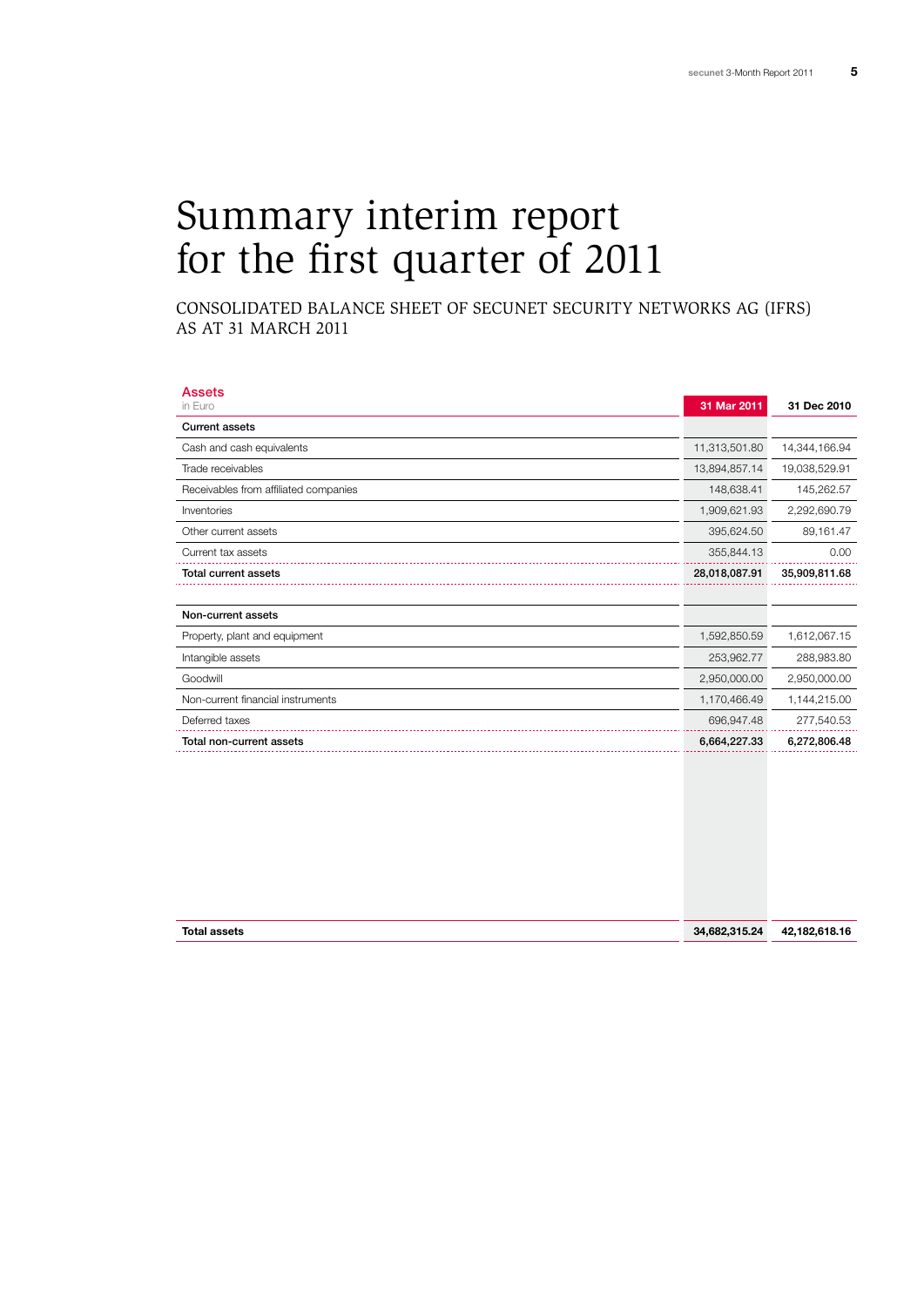| <b>Liabilities</b><br>in Euro               | 31 Mar 2011     | 31 Dec 2010     |
|---------------------------------------------|-----------------|-----------------|
| <b>Current liabilities</b>                  |                 |                 |
| Trade payables                              | 1,701,028.75    | 6,408,971.43    |
| Intercompany payables                       | 69,477.85       | 0.00            |
| Other provisions                            | 3,490,560.23    | 5,338,837.60    |
| Current tax liabilities                     | 165,614.42      | 769,236.56      |
| Other current liabilities                   | 1,642,616.77    | 1,432,933.93    |
| Prepaid expenses and deferred income        | 1,158,651.87    | 1,155,969.43    |
| <b>Total current liabilities</b>            | 8,227,949.89    | 15,105,948.95   |
| Non-current liabilities                     |                 |                 |
| Deferred taxes                              | 191,880.71      | 136,892.38      |
| Provisions for pensions                     | 2,168,660.67    | 1,820,684.56    |
| Other provisions                            | 103,779.00      | 103,779.00      |
| Total non-current liabilities               | 2,464,320.38    | 2,061,355.94    |
| Equity                                      |                 |                 |
| Subscribed capital                          | 6,500,000.00    | 6,500,000.00    |
| Capital reserves                            | 21,922,005.80   | 21,922,005.80   |
| Treasury shares                             | $-103,739.83$   | $-103,739.83$   |
| Group loss carryforward                     | $-3,309,090.15$ | $-5,127,020.82$ |
| Group profit                                | $-1,046,345.07$ | 1,817,930.67    |
| Accumulated other comprehensive income/loss | 27,214.22       | 6,137.45        |
| <b>Total equity</b>                         | 23,990,044.97   | 25,015,313.27   |
| <b>Total liabilities</b>                    | 34,682,315.24   | 42,182,618.16   |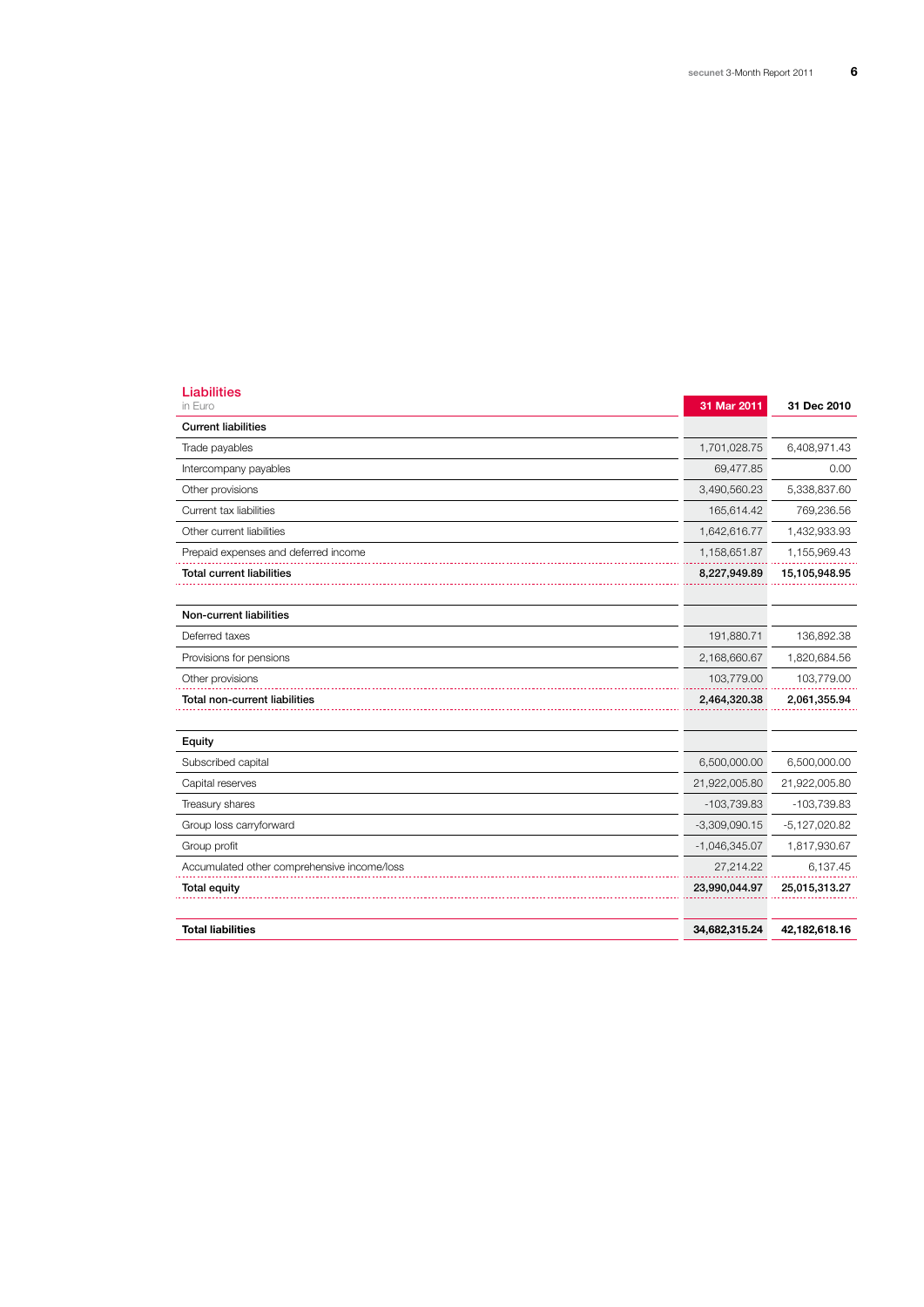# Consolidated Income Statement of secunet Security Networks AG (IFRS) for the period from 1 January 2011 to 31 March 2011.

| in Euro                                                          | $01$ Jan-<br>31 Mar 2011 | $01$ Jan-<br>31 Mar 2010 |
|------------------------------------------------------------------|--------------------------|--------------------------|
| Sales                                                            | 10,243,510.71            | 13,257,843.90            |
| Other operating income                                           | 398,345.52               | 876,250.88               |
| Cost of materials                                                | $-2,604,986.25$          | $-5,580,645.13$          |
| Personnel expenses                                               | $-5,996,364.59$          | $-5,721,243.90$          |
| Depreciation and amortisation                                    | $-240,621.84$            | $-221,115.77$            |
| Other operating expenses                                         | $-3,238,317.34$          | $-2,482,764.25$          |
| Operating profit                                                 | $-1,438,433.79$          | 128,325.73               |
|                                                                  |                          |                          |
| Interest income                                                  | 24,107.37                | 12,479.78                |
| Interest expense                                                 | $-1,286.84$              | $-856.76$                |
| Foreign currency gains/losses                                    | $-5,412.66$              | 165,347.56               |
| Earnings before tax (and minority interests)                     | $-1,421,025.92$          | 305,296.31               |
|                                                                  |                          |                          |
| Income taxes                                                     | 374,680.85               | -119,922.72              |
| Profit/loss                                                      | $-1,046,345.07$          | 185,373.59               |
|                                                                  |                          |                          |
| Earnings per share (diluted and undiluted)                       | $-0.16$                  | 0.03                     |
| Average number of shares outstanding (diluted, undiluted, units) | 6,469,502                | 6,469,502                |

# Consolidated statement of recognised income and expense of secunet Security Networks AG (IFRS) for the period from 1 January 2011 to 31 March 2011.

| in Euro                                                                     | $01$ Jan-<br>31 Mar 2011 | 01 Jan-<br>31 Mar 2010 |
|-----------------------------------------------------------------------------|--------------------------|------------------------|
| Group profit                                                                | -1.046.345.07            | 185.373.59             |
| Currency translation differences (change not recognised in profit and loss) | 21.076.77                | 228.676.54             |
| Consolidated comprehensive income/loss                                      | $-1.025.268.30$          | 414.050.13             |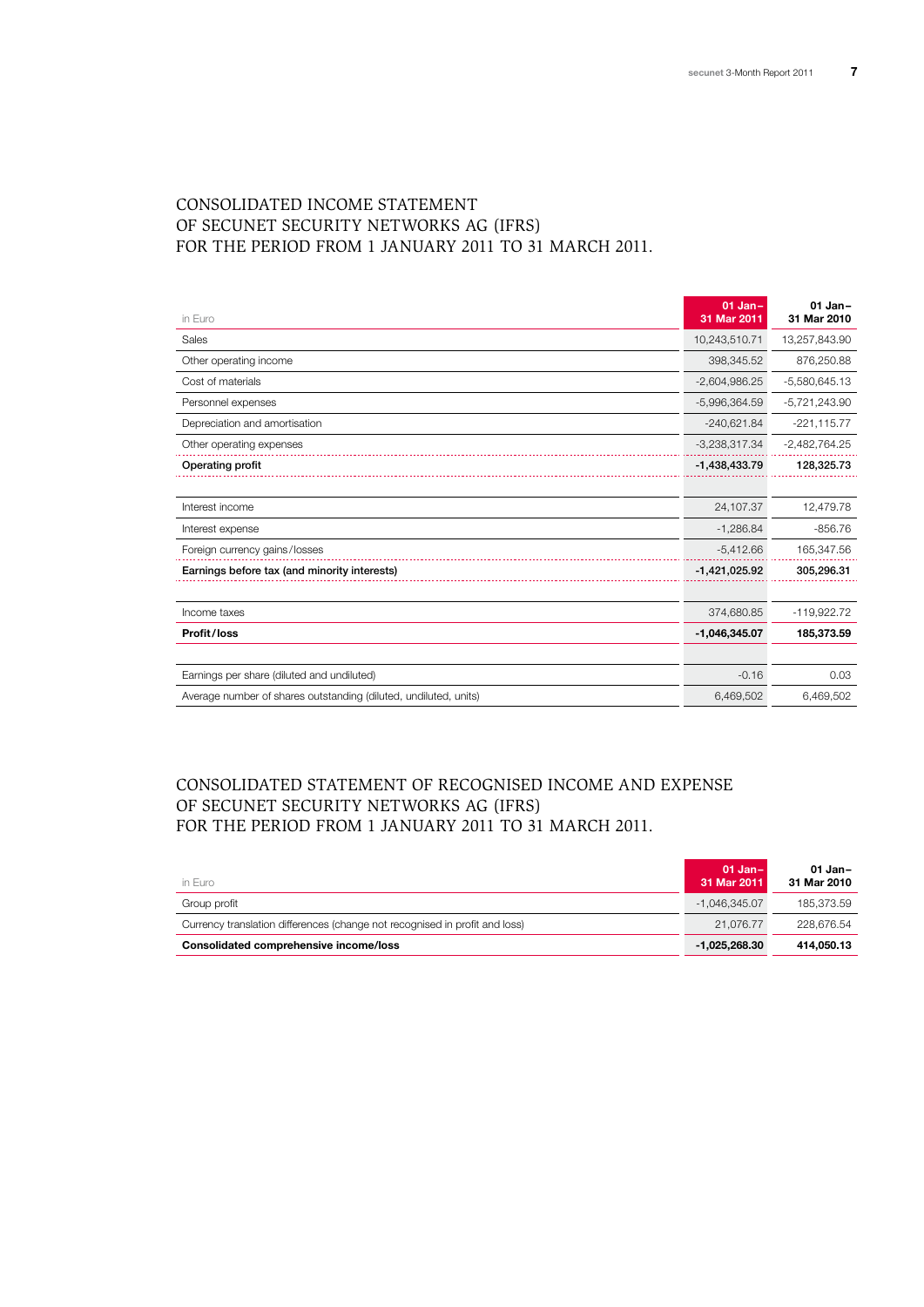# Consolidated Cash Flow Statement of secunet Security Networks AG (IFRS) for the period from 1 January 2011 to 31 March 2011

| in Euro                                                             | $01$ Jan-<br>31 Mar 2011 | $01$ Jan-<br>31 Mar 2010 |
|---------------------------------------------------------------------|--------------------------|--------------------------|
| Cash flow from operating activities                                 |                          |                          |
| Earnings before tax (EBT)                                           | $-1,421,025.92$          | 305,296.31               |
| Depreciation and amortisation                                       | 240,621.84               | 221,115.77               |
| Change in provisions                                                | $-1,500,301.26$          | $-2,679,705.78$          |
| Interest result                                                     | $-22,820.53$             | $-11,623.02$             |
| Change in receivables and other assets and prepaid expenses         | 5,224,396.79             | 6,603,677.32             |
| Change in payables and deferred income                              | $-4,419,408.88$          | $-6,611,006.68$          |
| Tax paid                                                            | $-949,077.34$            | $-100,728.64$            |
| Net cash generated from operating activities                        | $-2,847,615.30$          | $-2,272,974.72$          |
|                                                                     |                          |                          |
| Cash flow from investing activities                                 |                          |                          |
| Purchases of intangible assets and of property, plant and equipment | $-186,384.25$            | $-302,856.24$            |
| Purchases of financial assets                                       | $-26,251.49$             | $-26,251.48$             |
| Net cash generated from investment activities                       | $-212,635.74$            | $-329,107.72$            |
|                                                                     |                          |                          |
| Cash flow from financing activities                                 |                          |                          |
| Interest received                                                   | 23,177.31                | 12,479.78                |
| Interest paid                                                       | $-1,286.84$              | $-856.76$                |
| Cash generated from financing activities                            | 21,890.47                | 11,623.02                |
| Effects of exchange rate changes on cash and cash equivalents       | 7,695.43                 | 228,676.54               |
| Net increase/decrease in cash and cash equivalents                  | $-3,030,665.14$          | $-2,361,782.88$          |
| Cash and cash equivalents at the beginning of the period            | 14,344,166.94            | 14,669,268.94            |
| Cash and cash equivalents at the end of the period                  | 11,313,501.80            | 12,307,486.06            |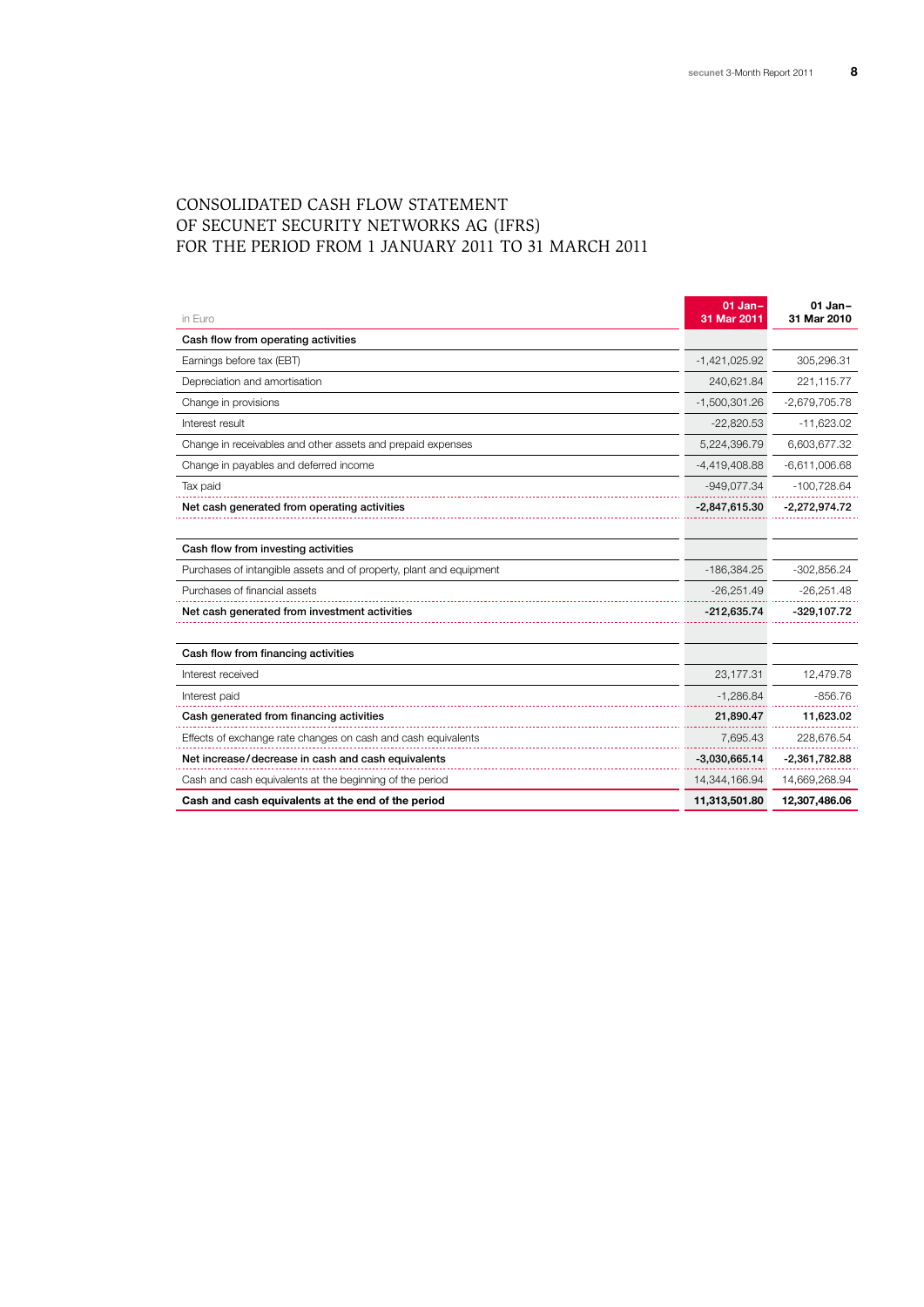# Consolidated Statement of Changes in Equity of secunet Security Networks AG (IFRS) for the period from 1 January 2010 to 31 March 2011

| in Euro                                         | Share capital | Capital<br>reserves | <b>Treasurv</b><br>shares | <b>Net</b><br>accumulated<br>losses | Accumulated<br>other com-<br>prehensive<br>income/loss | Total           |
|-------------------------------------------------|---------------|---------------------|---------------------------|-------------------------------------|--------------------------------------------------------|-----------------|
| Equity at 31 Dec 2009                           | 6,500,000.00  | 21.922.005.80       | -103.739.83               | $-5.127.020.82$                     | 18.664.20                                              | 23,209,909.35   |
| Comprehensive income/loss<br>01 Jan-31 Mar 2010 |               |                     |                           | 185.373.59                          | 228.676.54                                             | 414.050.13      |
| Equity at 31 March 2010                         | 6,500,000.00  | 21,922,055.80       | -103,739.83               | -4.941.647.23                       | 247.340.74                                             | 23,623,959.48   |
| Comprehensive income/loss<br>01 Apr-31 Dec 2010 |               |                     |                           | 1.632.557.08                        | $-241.203.29$                                          | 1,391,353.79    |
| Equity at 31 Dec 2010                           | 6.500.000.00  | 21.922.005.80       | -103.739.83               | $-3.309.090.15$                     | 6.137.45                                               | 25,015,313.27   |
| Comprehensive income/loss<br>01 Jan-31 Mar 2011 |               |                     |                           | $-1,046,345.07$                     | 21.076.77                                              | $-1,025,268.30$ |
| Equity at 31 Mar 2011                           | 6,500,000,00  | 21.922.005.80       | -103.739.83               | $-4.355.435.22$                     | 27.214.22                                              | 23.990.044.97   |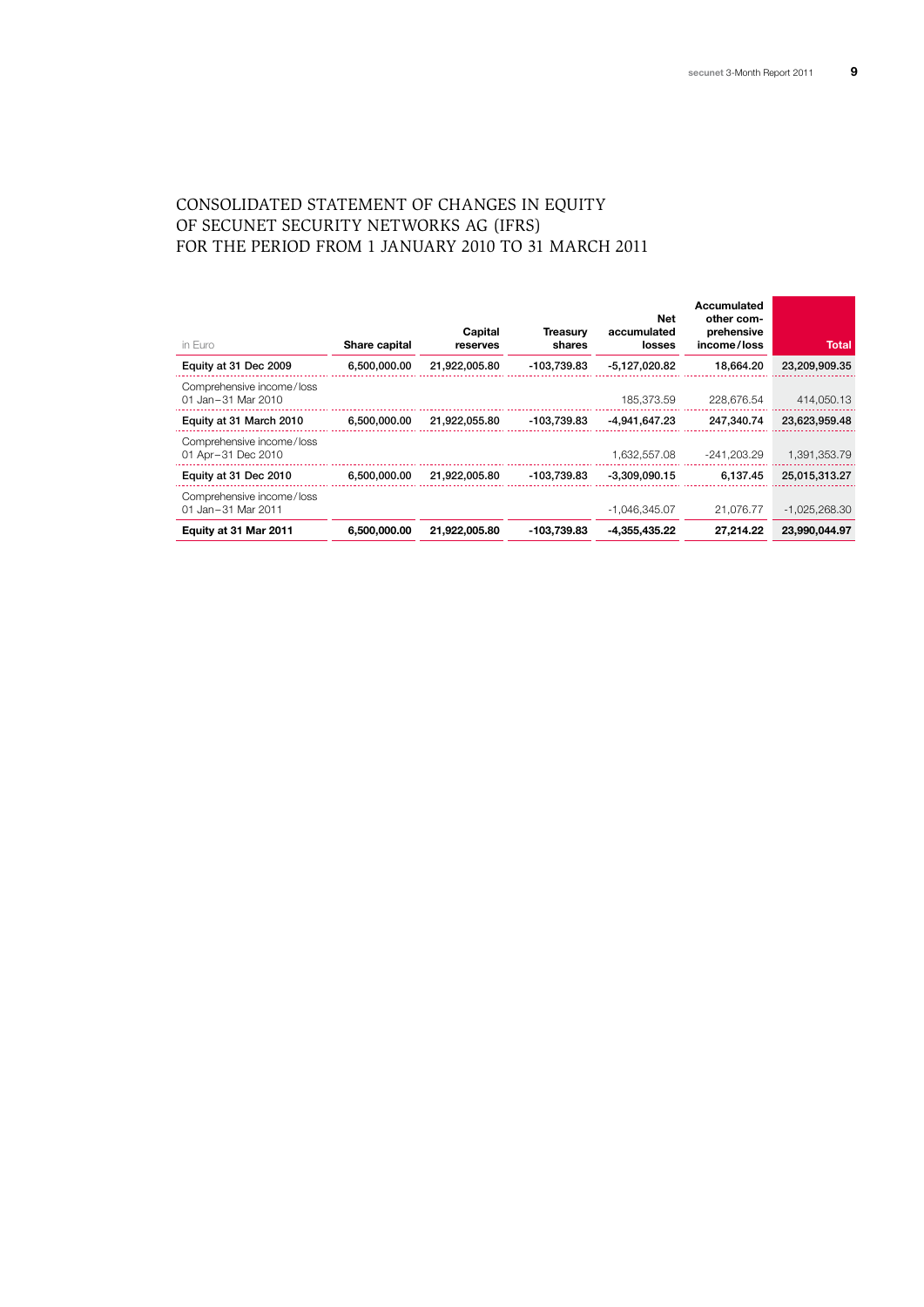# Explanatory report

secunet Security Networks' 3-Month Report for the period ending 31 March 2011 was compiled in accordance with the International Accounting Standard (IAS) 34 "Interim Financial Reporting".

## Accounting principles

The consolidation principles and currency translation method for the period from 1 January to 31 March 2011 were in accordance with those in the company's Consolidated Financial Statements for financial year 2010. The recognition and measurement methods were unchanged. The Consolidated Financial Statements of secunet Security Networks AG as at 31 December 2010 were produced on the basis of Sections 315 and 315a of the German Commercial Code (HGB) and in accordance with the International Financial Reporting Standards (IFRS) as they are to be applied in the European Union.

The figures shown in the balance sheet, income statement, cash flow statement and statement of changes in equity correspond to the normal course of business at secunet and do not include any extraordinary items.

A tax rate of 32.28% applies to the calculation of income taxes for national companies. Calculation of tax payable on income for foreign companies is based on the relevant rates of tax for those countries.

The preparation of the 3-Month Report requires a series of assumptions and estimates on the part of the management. As a result, it is possible that figures reported in the interim report may deviate from the actual figures.

### Consolidated group

In addition to secunet Security Networks, all subsidiaries whose financial and operating policies secunet has the power to govern are included in the consolidated financial statements. In the reporting period and in financial year 2010, there were no minority interests in equity or in the profit or loss for the respective periods.

Compared with 31 December 2010, the consolidated group was unchanged as at 31 March 2011.

## Treasury shares/subscription rights

As at 31 March 2011, the company held 30,498 treasury shares, the same figure as at 31 December 2010; this equates to 0.5% of the share capital.

## Segment reporting

The secunet Group is divided into the *Public Sector* division, made up of the *High Security* and *Government* business units, and the *Private Sector* division, made up of the *Business Security* and *Automotive Security* business units. The *High Security*, *Government* and *Business Security* business units are shown separately for the purposes of segment reporting, as they meet at least one of the quantitative thresholds defined in IFRS 8.13. The *Automotive Security* business unit does not meet any of the quantitative thresholds laid down in IFRS 8.13 and is therefore reported together with overheads under "Other segments".

The *High Security* business unit addresses the highly complex security requirements of authorities, the armed forces and international organisations. At the core of its product range is the Secure Inter-Network Architecture, *SINA*, developed in conjunction with the Federal Office for Information Security (Bundesamt für Sicherheit in der Informationstechnik, BSI).

The *Government* business unit supports authorities in Germany and abroad in all areas relating to e-*Government* and IT security. These include biometric solutions and electronic ID (eID) documents, health services (eHealth), security validation and secure web solutions. This business unit operates a BSI-certified evaluation laboratory for IT conformity.

The staff of the *Business Security* business unit focus on security issues affecting industrial companies. Its product line includes identity management systems, qualified mass signature solutions for electronic invoicing, public key infrastructures and network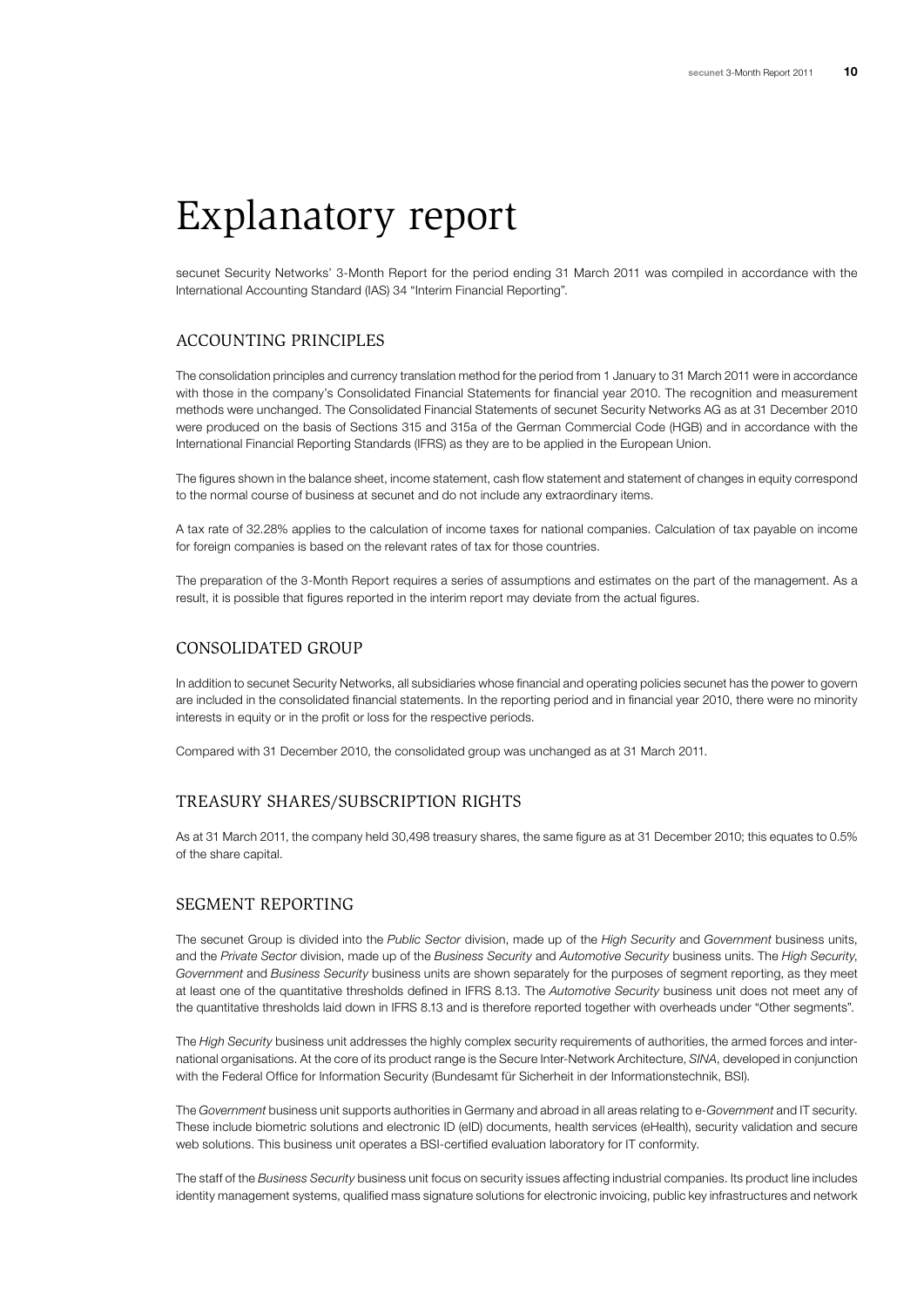security. In all areas, analyses, consulting and complete solutions are tailored to each customer's specific requirements. The *Automotive Security* business unit deals with the IT security issues facing automotive manufacturers. With more and more vehicle functions now being computerised, it is becoming increasingly important for both automotive manufacturers and suppliers to ensure that built-in hardware and software components are protected against unauthorised changes.

Internal sales show the sales relationships between the segments. The transfer prices are essentially in line with the prices for third-party transactions.

| Segment report<br>Q1 2011<br>in kEuro  | High<br><b>Security</b> | Government | <b>Business</b><br><b>Security</b> | Other<br>segments | Reconciliation | secunet<br>Q1 2011 |
|----------------------------------------|-------------------------|------------|------------------------------------|-------------------|----------------|--------------------|
| Segment revenue external               | 4,582                   | 3,176      | 1,898                              | 424               | 163            | 10,244             |
| Segment revenue internal               | $\circ$                 | $\circ$    | 411                                | 24                | $-436$         | 0                  |
| Segment result before<br>apportionment | $-163$                  | 1,013      | 418                                | $-2,889$          | 184            | $-1,438$           |
| Apportionment                          | $-992$                  | $-816$     | $-666$                             | 2,474             | $\circ$        | $\circ$            |
| Segment result (EBIT)                  | $-1,156$                | 196        | $-248$                             | $-415$            | 184            | $-1,438$           |
| Interest result                        |                         |            |                                    |                   |                | 23                 |
| Foreign currency gains/losses          |                         |            |                                    |                   |                | $-6$               |
| Earnings before tax (EBT)              |                         |            |                                    |                   |                | $-1,421$           |
|                                        |                         |            |                                    |                   |                |                    |
| Goodwill                               | 1,339                   | 773        | 838                                | $\circ$           | 0              | 2,950              |
| Depreciation and amortisation          | $-90$                   | $-17$      | $-49$                              | $-133$            | 49             | $-241$             |
|                                        |                         |            |                                    |                   |                |                    |
| <b>Significant expenses</b>            |                         |            |                                    |                   |                |                    |
| Personnel expenses                     | $-1,606$                | $-1,465$   | $-1,366$                           | $-1,703$          | 144            | $-5,996$           |
| Cost of materials                      | $-1,991$                | $-287$     | $-298$                             | $-108$            | 79             | $-2,605$           |
|                                        |                         |            |                                    |                   |                |                    |

#### Segmentbericht

| Q1 2010<br>in kEuro                    | High<br><b>Security</b> | Government | <b>Business</b><br><b>Security</b> | Other<br>segments | Reconciliation | secunet<br>Q1 2010 |
|----------------------------------------|-------------------------|------------|------------------------------------|-------------------|----------------|--------------------|
| Segment revenue external               | 7,178                   | 4,075      | 1,668                              | 363               | $-26$          | 13,258             |
| Segment revenue internal               | 0                       | 0          | 488                                | 0                 | $-488$         | $\mathbf 0$        |
| Segment result before<br>apportionment | 981                     | 908        | 484                                | $-2,333$          | 89             | 128                |
| Apportionment                          | $-845$                  | $-764$     | $-662$                             | 2,270             | 0              | $\mathbf 0$        |
| Segment result (EBIT)                  | 136                     | 144        | $-178$                             | $-63$             | 89             | 128                |
| Interest result                        |                         |            |                                    |                   |                | 12                 |
| Foreign currency gains/losses          |                         |            |                                    |                   |                | 165                |
| Earnings before tax (EBT)              |                         |            |                                    |                   |                | 305                |
|                                        |                         |            |                                    |                   |                |                    |
| Goodwill                               | 1,339                   | 773        | 838                                | 0                 | 0              | 2,950              |
| Depreciation and amortisation          | $-69$                   | $-19$      | $-47$                              | $-136$            | 49             | $-221$             |
|                                        |                         |            |                                    |                   |                |                    |
| <b>Significant expenses</b>            |                         |            |                                    |                   |                |                    |
| Personnel expenses                     | $-1,498$                | $-1,588$   | $-1,360$                           | $-1,272$          | -3             | $-5,721$           |
| Cost of materials                      | $-4,127$                | $-1,042$   | $-336$                             | $-133$            | 58             | $-5,581$           |